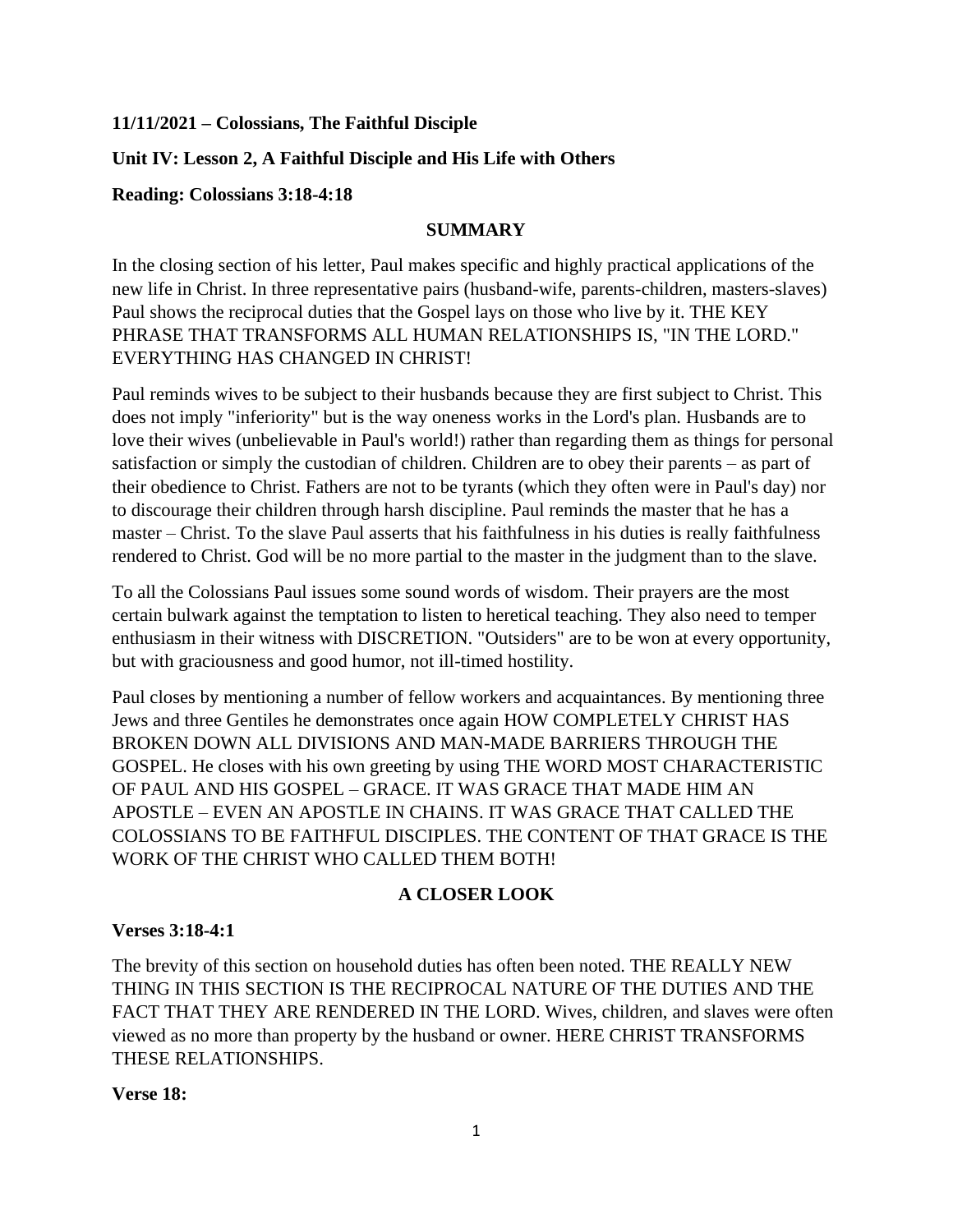"wives be subject" – Our natural minds hear this language as inferiority. THAT IS NOT THE TEACHING OF THE NEW TESTAMENT. This and the following verses are the working out of how the new life of oneness in Christ works in a world full of domination and sin. Oneness comes from God the Source through Christ to the husband to the wife. Compare Ephesians 5:21 where husband and wife are urged to be "subject to one another."

"fitting in the Lord" – HERE IS THE DETERMINING FACTOR. IN THE LORD JESUS CHRIST THERE ARE NO DIVISIONS, NO SUPERIOR/INFERIOR, NO DOMINATIONS, BUT PEACE AND ONENESS.

## **Verse 19:**

"love  $\dots$  do not be harsh" – This is the mutual obligation of the husband, A COMPLETE DEPARTURE FROM PAGAN IDEAS AND MORALITY. In pagan culture, women were often viewed as being there for the husband's pleasure and to rear the children. CHRIST TRANSFORMS RELATIONSHIPS!

# **Verse 20:**

"children obey your parents" – Again the injunction is to do this because it "pleases the Lord."

# **Verse 21:**

"fathers, do not provoke . . . " – Once again the reciprocal nature of the relationship is evident. "Chafe" would be a better translation than "provoke." The idea is that continual, irksome discipline that is harsh causes children to feel that nothing they do is right.

# **Verses 22 – 4:1**

This whole section on slaves and masters is remarkable. The key to understanding it is the play on the word "masters" – literally in Greek, "lords." SLAVES WILL OBEY THEIR EARTHLY "LORDS" BECAUSE THEY HAVE A FAR BETTER AND GREATER LORD – JESUS CHRIST! They will work well not only when their master is watching (v. 22), but because IN EVERYTHING THEY SEEK TO PLEASE JESUS CHRIST (v. 23). Like all other Christians, they live in a new dimension that is eternal (v. 24) and their minds, too, are "set on things eternal."

God is not a God of partiality; i.e., God does not favor the master more than the slave, nor the slave more than the master. IN THE NEW DIMENSION IN CHRIST ALL DISTINCTIONS ARE DONE AWAY WITH. Severe masters will receive the appropriate "reward" on the last day! Unruly slaves will experience the same "reward"! The "master" needs to remember there is a greater Master – Jesus Christ. HE IS THE TRUE LORD OF BOTH MASTER AND SLAVE!

# **Verses 2-6:**

One might label this section as "prayer and wisdom." Verses 2-4 deal with prayer. The key phrase is "continue steadfastly" (v. 2). The Greek verb is a picture of continual siege drawn from battle. THE IDEA IS THAT OUR PRAYERS REFLECT UNREMITTING PERSEVERENCE (Cf. Gen. 32:26). When prayer is described by Paul as watchful, he means THAT PRAYER IS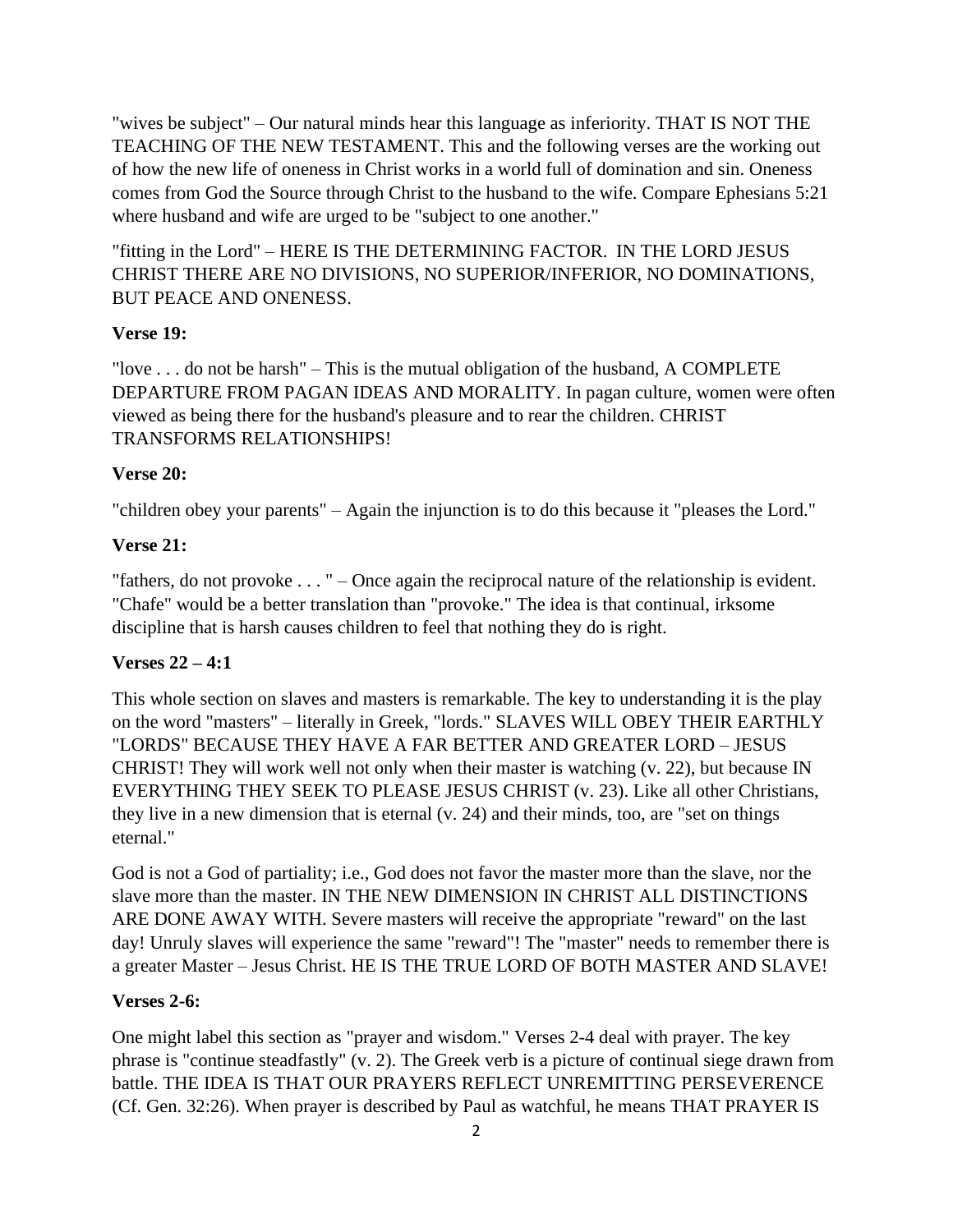OUR GREATEST WEAPON AGAINST TEMPTATION (compare Jesus in the Garden of Gethsemane). Paul, therefore, seeks the fervent prayer of the Colossians for his mission, for prayer is also intercessory for others.

Verses 5 and 6 ought to be read and studied more. They deal with the Christian's wisdom in dealing with the children of this world. ENTHUSIASM NEEDS TO BE TEMPERED WITH DISCRETION. That is the meaning of Paul's injunctions here. "Outsiders" suggests a marvelously different view of things. GENERALLY, PAGANS SEE CHRISTIANS AS "OUTSIDERS." HERE THE OPPOSITE VIEW IS TAKEN. THE PAGAN IS THE OUTSIDER! "Making the most of the time" means taking advantage of each occasion to speak of Christ and the new life. But Christian witness needs to be gracious (rather than ill-timed hostility) and "seasoned with salt" (full of good humor). TOO MANY CHRISTIANS IN THEIR WITNESS ARE CENSORIOUS AND DULL!

## **Verses 7-18:**

Perhaps the easiest way to deal with this section is to identify those mentioned.

"Tychicus" – A gentile convert who accompanied Paul to Jerusalem on his final visit (Acts 20:4). He was traveling from Rome to the Lycus Valley with Onesimus and would be bearing the letter to the Colossians. He had assisted Paul in evangelizing Macedonia and Achaia. Paul bestows great praise and affection on him with three phrases - "beloved brother," "faithful minister," "fellow servant" (literally, "slave").

"Onesimus" – He was a runaway slave who came to Rome and was probably converted by St. Paul. He was a Colossian himself, though not a member of the Colossian congregation. Read the book of Philemon to see how Paul sends Onesimus back to Philemon, his master. Paul pays this slave a great compliment by calling him a "faithful and beloved brother." IN REGARD TO SLAVERY, PAUL PRACTICED WHAT HE PREACHED!

Verses 10-14 contain the names of six Christian men – three Jews and three Gentiles. Once again we see the Gospel at work, since all six are in Paul's company as he is writing to the Colossians.

"Aristarchus" – A Jew from Thessalonica who was with Paul during the rioting at Ephesus (Acts 19:29). He later went to Jerusalem with Paul (Acts 20:4), and then on to Rome with him (Acts 27:2). Described as Paul's "fellow prisoner," he had probably volunteered to assist Paul during his imprisonment.

"Mark , the cousin of Barnabas" – A young Jew who had originally accompanied Paul and Barnabas some 12 years earlier but had deserted them at Perga. Apparently, the relationship between him and Paul had been restored.

"Jesus, called Justus" – Jesus is a common Jewish name. We know nothing more about him.

In verse 11 there is a sorry note. Paul had little real success with Christianized Jews. He obviously felt deeply his alienation from his own people (Rom. 9:3). He received little sympathetic support except from the three he mentions.